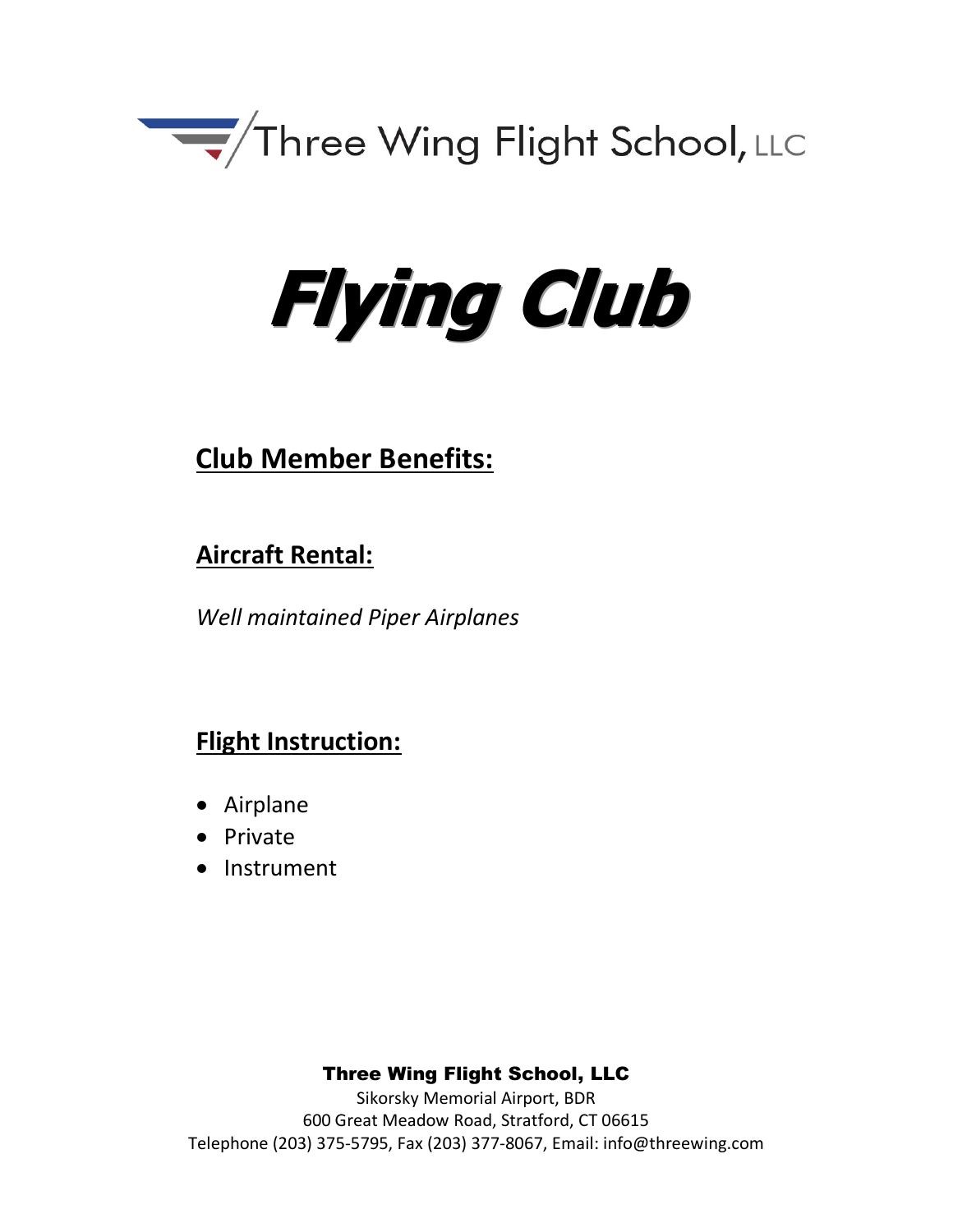

1

 $\frac{1}{1}$ 

 $1 \qquad \qquad$ 

| <b>EXCITING DEMO FLIGHTS AVAILABLE!!</b>          | 3  |
|---------------------------------------------------|----|
| <b>REQUIREMENTS FOR PRIVATE PILOT CERTIFICATE</b> | 3  |
| <b>RENTAL AND CHECKOUT POLICIES</b>               | 5  |
| <b>FLYING CLUB PRICE SHEET</b>                    | 6  |
| <b>MEMBERSHIP AGREEMENT</b>                       | 7  |
| <b>MEMBER SIGN-UP CHECKLIST</b>                   | 7  |
| <b>CREDIT CARD ADDENDUM</b>                       | 11 |

#### Three Wing Flight School, LLC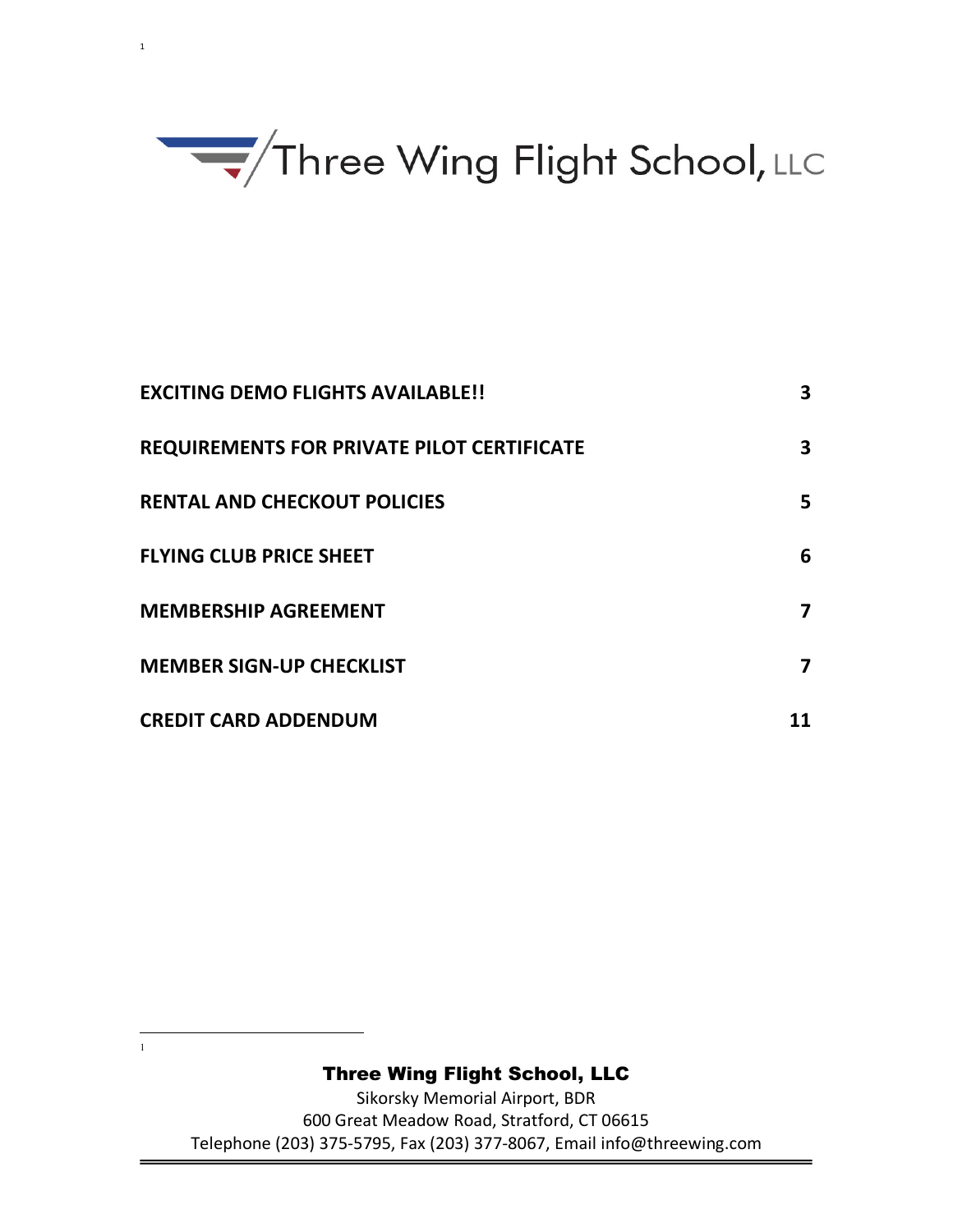

# Let Three Wing Show you the excitement of flight!!

### **DEMONSTRATION FLIGHT PACKAGES AVAILABLE**

**Deluxe - Airplane \$199** – 60 Minutes of engine time (approx 50 minutes in the air). *Fly the aircraft* with a FAA-certificated flight instructor. Fly around Southwestern Connecticut—Bridgeport, New Haven, Waterbury areas.

Have a friend join you for the airplane demo flights.

*Prices do not include Airport User Assessment of 2% and CT sales tax of 6.35%*

# **Call for a demo flight today!!!**

(Effective March 25, 2022)

# Three Wing Flight School, LLC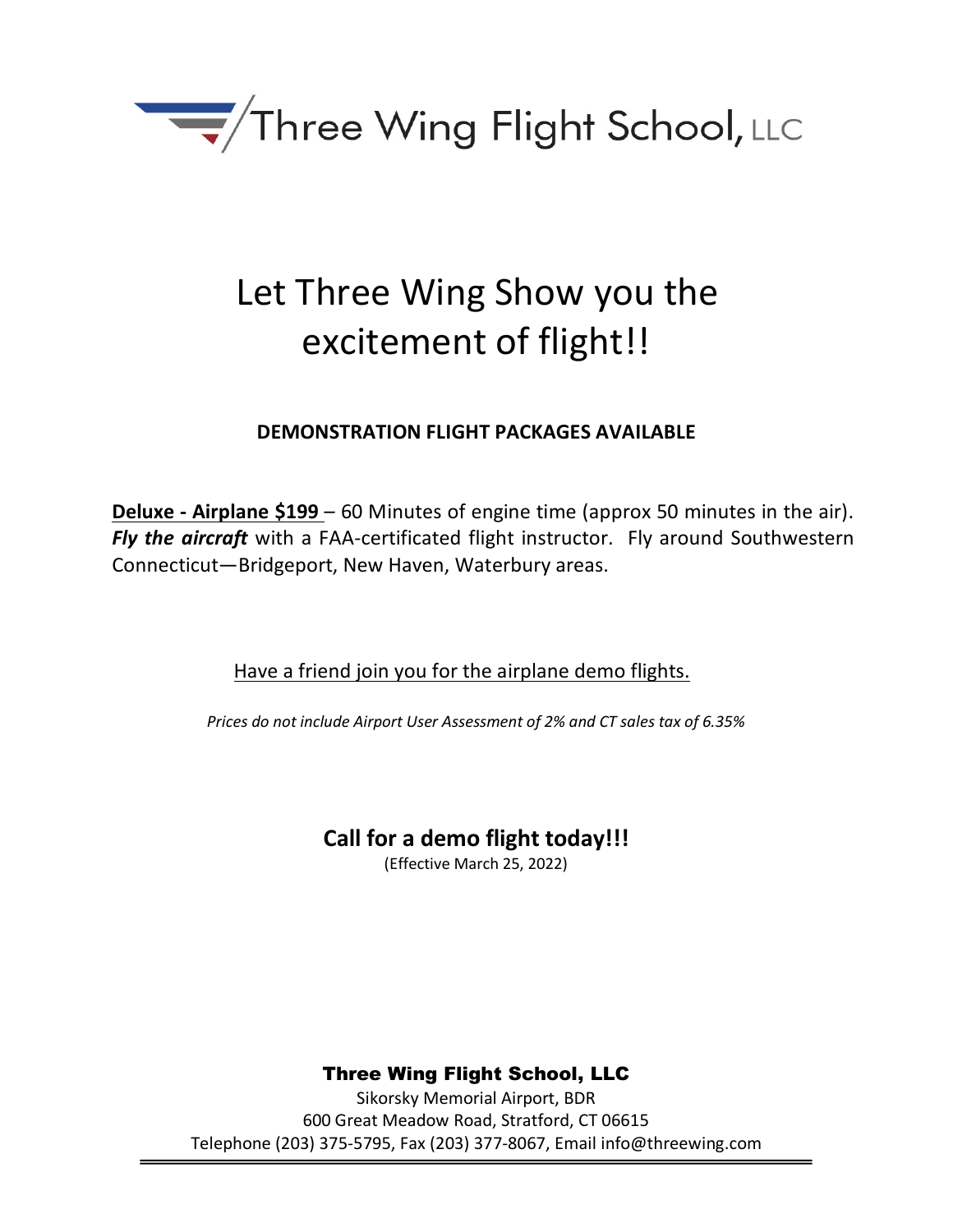## **REQUIREMENTS FOR PRIVATE PILOT CERTIFICATE**

#### Instruction and Flight Time

The Federal Aviation Administration (FAA) standards require a **minimum of 40 hours of flight** time that includes training in aircraft operations and flight, communication, weather and aircraft systems knowledge, cross country flight training, and emergency procedures. However, experience shows that **60-70 hours** are typically needed to perform to the FAA practical test standards. Approximately two-thirds of this time will be flight with an instructor and the remainder will be solo flight. If not a U.S. citizen, prior approval must be obtained from the Transportation Security Administration (TSA), which usually requires 3-4 weeks. We charge \$200.0 processing fee to assist in this process.

#### Knowledge Test

A computerized knowledge test covering all aspects of flight operations must be successfully completed. Some of the information contained in the knowledge test is provided by the student's flight instructor during the course of the flight instruction. However, complete preparation can be achieved through weekend commercial ground schools or home-study courses using a combination of printed materials and DVD, videos, or computer-based training.

#### Practical Flight Test

The culmination of the training is a flight test, sometimes referred to as a "check ride," with a FAA designated examiner. The check ride is a two-part examination. The first part is an oral discussion testing the candidate's aeronautical knowledge and flight planning skills. The second part is a flight test in the aircraft during which the candidate demonstrates the ability to use the flying skills and knowledge learned during the flight training course.

#### Health Requirements

A person must be in reasonably good health. Prior to the first solo flight the student must complete a medical examination conducted by a FAA-approved aviation medical examiner. The general requirements are:

- Vision must be at least 20/40 without glasses or correctable to 20/40. Must also be able to identify red, green, and white lights.
- No nose or throat conditions that would be aggravated by flying.
- Have proper balance—no vertigo tendencies.
- Be able to hear a whispered voice from three feet.
- Have no history of heart or mental/neurological problems. There are waiver provisions to allow those who have recovered from various conditions to fly.

#### Age

A person must be at least 16 years of age to fly solo and 17 years of age to be awarded a private pilot certificate.

#### Three Wing Flight School, LLC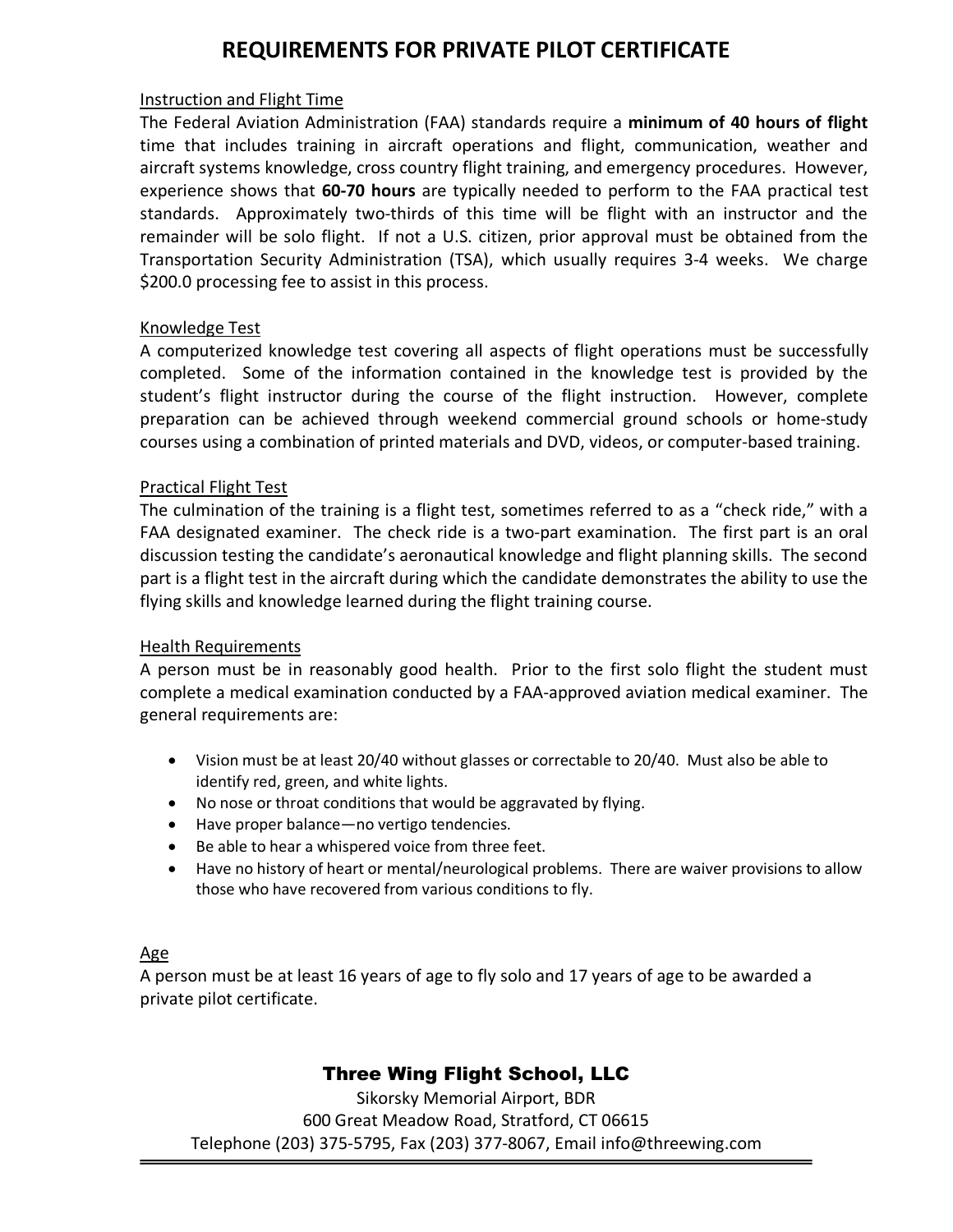# *Rental and Checkout Policies*

#### **PA 28s:**

*N80964*

- STUDENT PILOT CERTIFICATE SEL
- Three Wing PA28 Checkout and CFI approval
- No Minimum required insurance hours

#### *N4332N*

- STUDENT PILOT CERTIFICATE SEL
- Three Wing PA28 Checkout and CFI approval
- No Minimum required insurance hours

#### *N2884D*

- STUDENT PILOT CERTIFICATE SEL
- Three Wing PA28 Checkout and CFI approval
- No Minimum required insurance hours

#### *N33CT*

- STUDENT PILOT CERTIFICATE SEL
- Three Wing PA28 Checkout and CFI approval
- No Minimum required insurance hours

#### N1469T

- STUDENT PILOT CERTIFICATE SEL
- Pilot must have a complex airplane endorsement in accordance with FAR 61.31€
- Pilot must have logged a minimum of 100-hour total in all aircraft
- Written authorization that a pilot has met the requirements must be on file with Three Wing Flight School

These above insurance requirements apply to all club members and flight instructors regardless of past practice or experience etc.

#### *Minimum Rental Times\*:*

## *Renting an aircraft for more than 12 hours or overnight requires authorization from Three Wing Flight School*

Weekdays: A/C out more than 10 hours, a **3 hour per day minimum** charge or actual Hobbs hours, **whichever is greater**.

- Weekends: A/C out more than 10 hours, a **4 hour per day minimum** charge or actual Hobbs hours, **whichever is greater**.
- Holidays: A/C out more than 10 hours, a **4 hour per day minimum** charge or actual Hobbs hours, **whichever is greater**.
	- *\* These minimum times can be modified at the discretion of Three Wing management depending on aircraft demand to allow for occasional extended trips.* (Effective March 25, 2022)

#### Three Wing Flight School, LLC

Sikorsky Memorial Airport, BDR

600 Great Meadow Road, Stratford, CT 06615

Telephone (203) 375-5795, Fax (203) 377-8067, Email info@threewing.com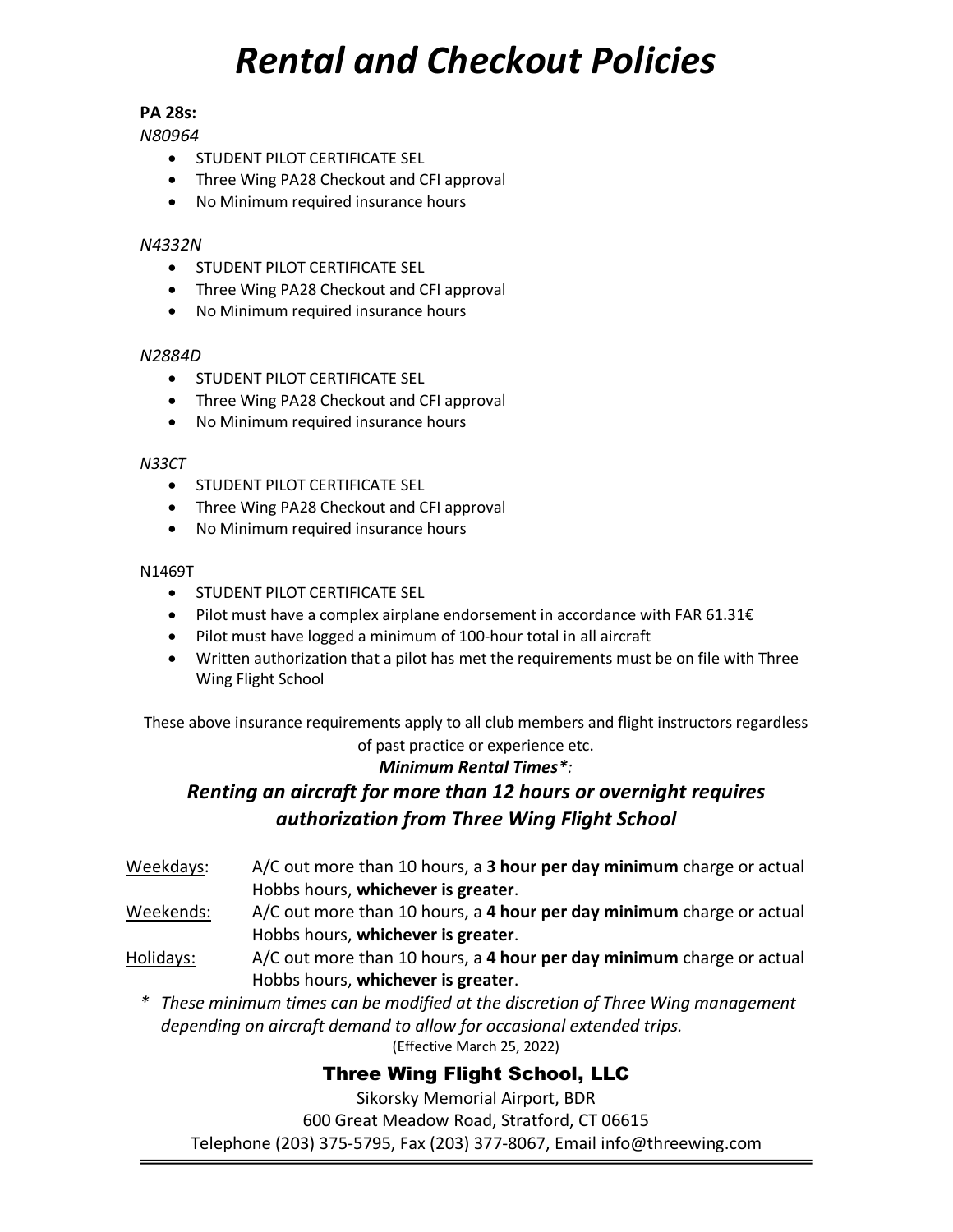# Flying Club Price Sheet

Effective April 1, 2022

#### Piper PA-28-161 Warrior II (180HP)

N4332N 10GPH \$ 129/hr. dry *Features: KX155 Nav/Comm, 180Hp Eng Mod, King ADF, KMA24 Audio Panel, FFS ADS-B In/Out with WIFI, Garmin150XL VFR GPS*

#### Piper PA-28-161 Warrior II (160HP)

N80964 911 lbs. useful load 48 gal fuel cap 9GPH \$ 119/hr. dry *Features: Dual K-155 NAV/COMMS, Garmin Aera 660 VRF GPS, L-3 Lynx, ADS-B In/Out with WIFI Active Traffic, EGPWS*

#### Piper PA-28-161 Warrior II (160HP)

N2884D 48 gal fuel cap 9GPH \$ 139/hr. dry *Features: Garmin GPS 430 WAAS, KX155 Nav/Com, STEC 55x Autopilot, KN 64 DME Garmin GDL-88 ADS-B In/Out with Bluetooth, PMA 8000B Panel*

#### Piper PA-28-181 Archer II (180HP)

N33CT 48 gal fuel cap 10GPH \$ 149/hr. dry *Features: Garmin GPS 430W, KX155 with GS, GDL 88 ADS-B Out, Piper Autopilot with STEC Altitude Hold*

#### Piper PA-28R-200 Arrow (200HP)

 $N1469$ T  $N1469$ T  $N1469$ T  $N1469$ T  $N1469$ T  $N1469$ T  $N1469$ T  $N1469$ T  $N1469$ T  $N1469$ T  $N1469$ T  $N1469$ T  $N1469$ T  $N1469$ T  $N1469$ T  $N1469$ T  $N1469$ T  $N1469$ T  $N1469$ T  $N1469$ T  $N1469$ T  $N1469$ T  $N1469$ T  $N1469$ T  $N146$ Features, Controllable Pitch, Aspen E5EFI PFD, Garmin GTD-650i GPS/NAV/Comm, L-33 Lynx NGT 9000 ADS-B In/Out Transponder, Shadin DIGI-Flo Fuel Flow, El CGR-30P Engine Monitor, Century 2000 Autopilot

#### Precision Flight Control CRX MAX AATD Flight Simulator \$89.00/hr (Instructor is extra)

*\*Note: Prices do not include CT Sales Tax of 6.35%, Airport User Assessment of 2%, and cost of fuel (\$82-/hr.). Prices are subject to change without prior notice.* 

#### *\*\$73.00 monthly fee will be waived for flight school students until solo check ride.\**

#### **FLIGHT INSTRUCTION RATES**

Primary (private pilot training) \$65/hr. Advanced (Instrument & beyond) \$65/hr.

*NOTE: Only Three Wing CFI employees may instruct in Three Wing Flight School, LLC Club Aircraft*

**Club Dues** \$73 per month or \$799 annually prepaid **New Members have one-year commitment**

We accept American Express, Discover, MasterCard, and Visa Credit Cards Or Advanced cash or check payment of at least **\$2,000** for 3% discount

For more information on joining our club and to discuss flight training call us at 203-375-5795 or visit us at 600 Great Meadow Road, at the Bridgeport Sikorsky Memorial Airport in Stratford, CT.

#### Three Wing Flight School, LLC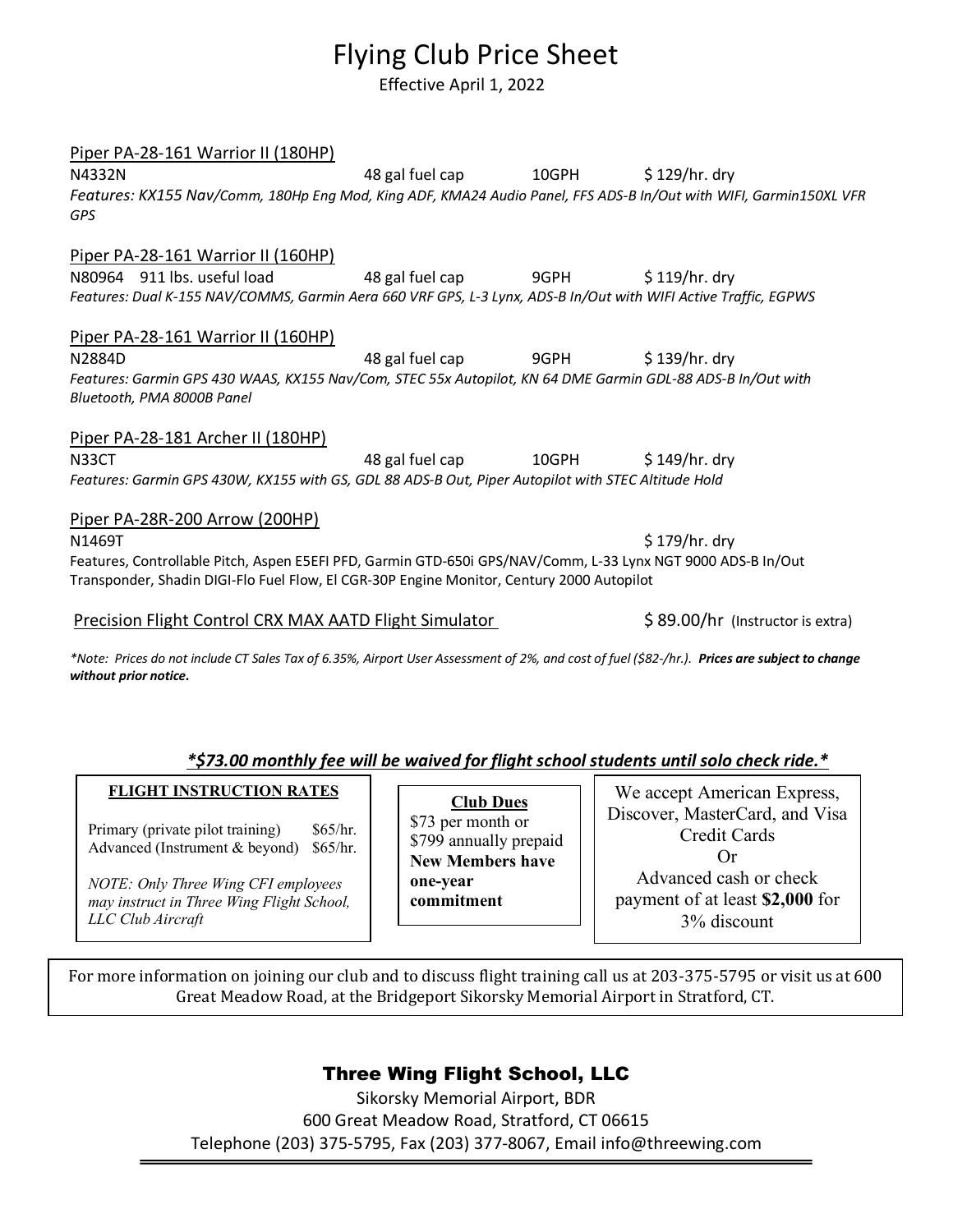# *MEMBERSHIP AGREEMENT*

*April 1, 2022*

*Member Sign-up Checklist*

| Name:<br><u> 1989 - Johann John Stone, mars eta biztanleria (h. 1989).</u>                                                                                 | Date: $\frac{1}{\sqrt{2}}$                                                 |
|------------------------------------------------------------------------------------------------------------------------------------------------------------|----------------------------------------------------------------------------|
| Referred by:<br><u> 1989 - Johann Barbara, martxa alemaniar a</u>                                                                                          | Incentive CR $\Box$ Yes $\Box$ No                                          |
| New member completed Membership Agreement, including:                                                                                                      |                                                                            |
| $\Box$ Pilot Information Sheet<br>$\Box$ Aircraft Checkout Form<br>$\Box$ Membership Agreement Proper<br>□ Credit Card Addendum                            |                                                                            |
| Attach to Membership Agreement, copies of:<br>$\Box$ Valid Drivers License<br>$\Box$ Pilot Certificate<br>$\Box$ Current Medical Certificate               |                                                                            |
| New member was also given:<br>$\square$ Noise Abatement Procedures at BDR<br>$\Box$ Airport Information Sheet<br>$\Box$ Aircraft Rate Sheet                |                                                                            |
| Proof of U.S. Citizenship:<br>□ Original birth certificate with raised seal or U.S. passport (copy made)<br>□ TSA approval for flight training (copy made) |                                                                            |
| SIGNED COMPLETED/APPROVED BY:                                                                                                                              |                                                                            |
| <b>Pilot Information Sheet</b>                                                                                                                             |                                                                            |
| Name:                                                                                                                                                      | $\frac{1}{2}$<br>Date:                                                     |
|                                                                                                                                                            |                                                                            |
| City:<br><u> 1989 - Jan James James James James James James James James James James James James James James James James J</u>                              | State: 1988                                                                |
| Home Phone:<br>) _____ - ____________<br>DOB:                                                                                                              | Work Phone: (<br>) _____ - ________<br>SS#:                                |
| Certificates/Ratings held:□ Student<br>$\Box$ Private<br>$\Box$ CFI<br>$\Box$ CFII<br>$\square$ MEI                                                        | $\Box$ ATP<br>$\Box$ Commercial<br>$\Box$ Instrument<br>$\Box$ Rotary Wing |

## Three Wing Flight School, LLC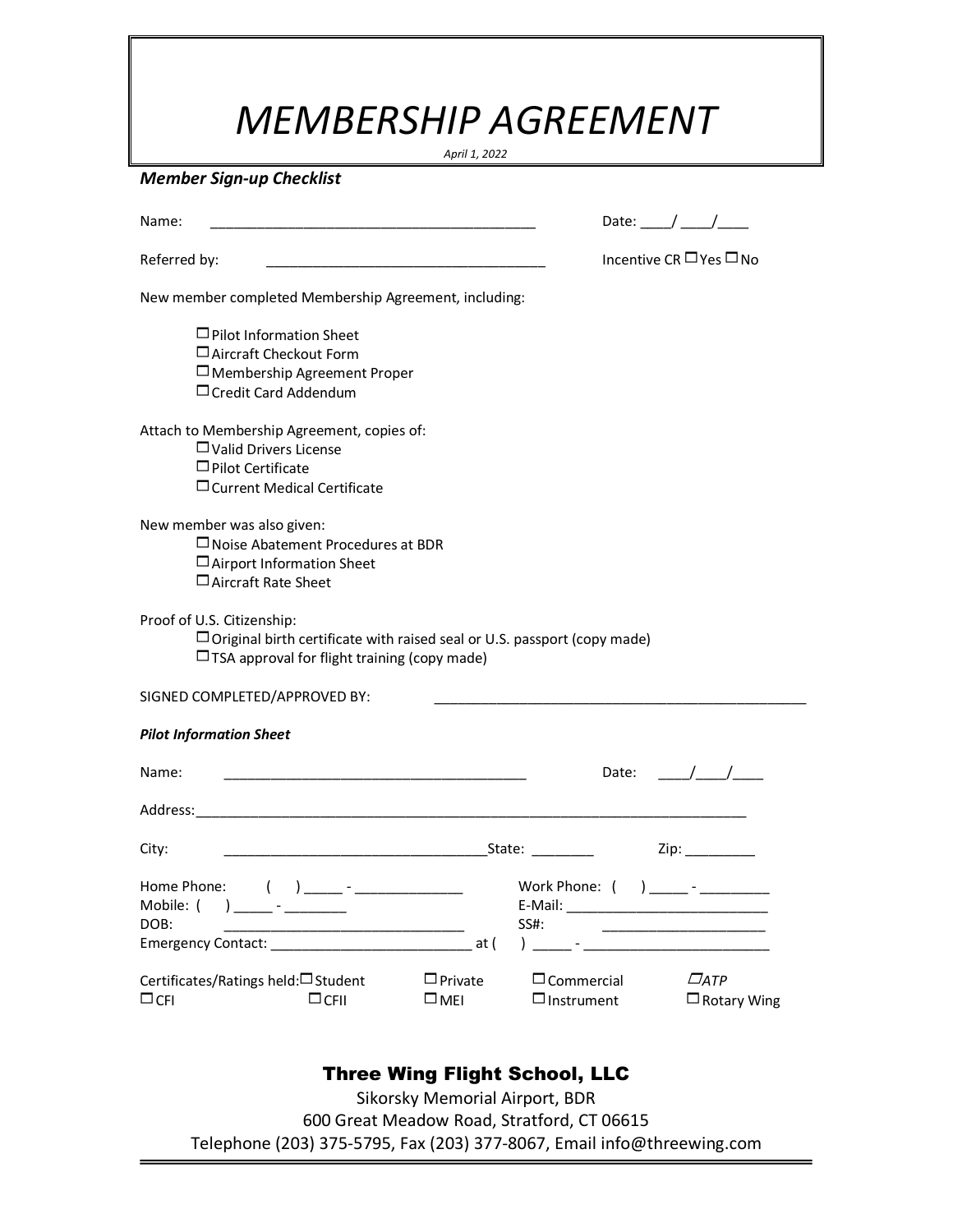|             | <b>Aircraft Check Out Form</b> |               |                   |
|-------------|--------------------------------|---------------|-------------------|
|             |                                |               |                   |
| <b>DATE</b> | <b>AIRCRAFT</b>                | TOT TIME/TYPE | <b>INSTRUCTOR</b> |
|             | PA28-161                       |               |                   |
|             | PA-28-181                      |               |                   |

#### *Membership Agreement*

The signing of this agreement certifies that \_\_\_\_\_\_\_\_\_\_\_\_\_\_\_\_\_\_\_\_\_\_\_\_, hereafter referred to as MEMBER, upon meeting all obligations and requirements of this Agreement, shall be entitled to fly the designated aircraft assigned to him/her by THREE WING FLIGHT SCHOOL, LLC, thereafter referred to as the CLUB.

#### **I. GENERAL**

- a. The CLUB does hereby agree to supply, and the MEMBER does hereby agree to use and hire from the CLUB, one or more fixed-wing/rotary-wing private aircraft together with the equipment and accessories attached hereto and subject to the terms hereof.
- b. The aircraft shall be available at and operated from its home base. Said home base to be determined by the CLUB. The present home base is Bridgeport Sikorsky Memorial Airport in Stratford, Connecticut.

#### **II. DURATION**

- a. The term of this agreement shall be for the period of twelve months, commencing upon execution of this agreement, unless terminated under the conditions of Section (V) Paragraph (b) and/or Section (VI) Paragraph (e). This agreement is subject to automatic renewal at end of term, with the approval of both the MEMBER and an authorized representative of the CLUB.
- b. You further agree that you are committing to a one (1) year non-cancellable commitment of dues to our flying club prior to cancelling membership. Your dues can be paid in monthly payments or in one annual payment with a discount.

#### **III. The CLUB**

- a. The CLUB will carry liability and hull insurance (see Certificate of Authorization of Insurance, attached) but shall be liable for any occurrence or occurrences only to the extent and limit of its insurance coverage.
- b. The CLUB will provide an aircraft maintenance program supervised by an FAA approved mechanic in compliance with the current Federal Aviation Regulations. The CLUB shall have no liability to the MEMBER when the aircraft is unavailable due to maintenance, repairs, or other circumstances beyond the control of the CLUB.
- c. The CLUB reserves the right, at any time during the term of this agreement, to change, delete or add to its aircraft inventory.

#### **IV. The MEMBER**

- **a. The MEMBER is required to tie-down and lock the aircraft after each flight. The MEMBER will be held financially responsible for damage and/or theft of the aircraft or its accessories, in excess of, or not covered in insurance contracts, due to leaving the aircraft unattended and not secured after use.**
- b. The MEMBER shall use sound judgment and operate the aircraft at all times according to the Federal Aviation Regulations.
- c. ATTACHED CREDIT CARD LISTING MUST BE FILLED IN AND SIGNED BY MEMBER BEFORE ANY ACCOUNT WILL BE OPENED.
- d. The MEMBER must be aboard the aircraft in the left Pilot's seat whenever the airplane is operated, or in the right seat of the helicopter, unless operating under a CLUB approved flight course. Any new MEMBER must take an initial check flight with the CLUB approved flight instructor prior to flying solo. Under no circumstances is the MEMBER allowed or authorized to allow another person to operate the aircraft.

#### Three Wing Flight School, LLC

Sikorsky Memorial Airport, BDR

600 Great Meadow Road, Stratford, CT 06615

Telephone (203) 375-5795, Fax (203) 377-8067, Email info@threewing.com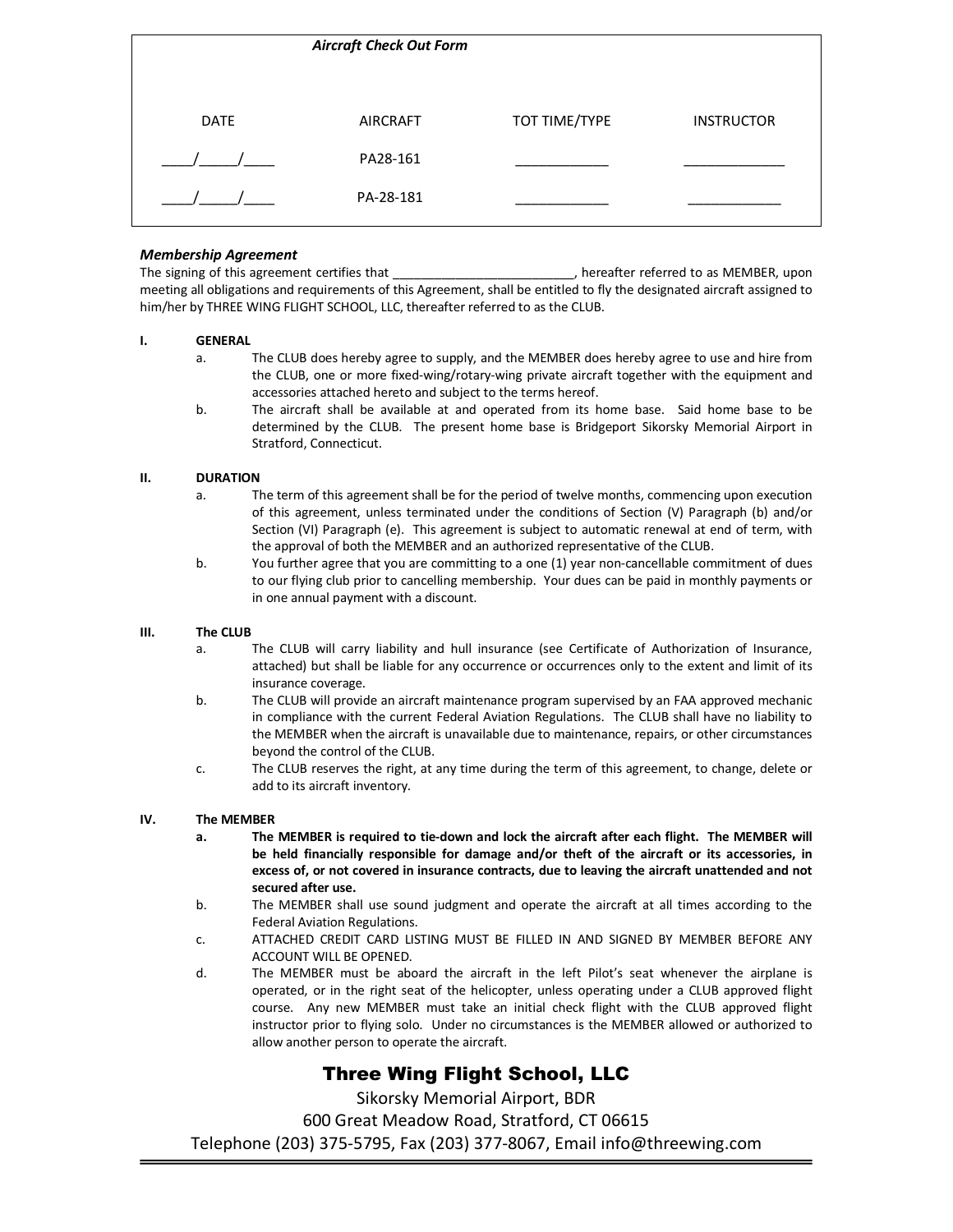- e. The MEMBER shall not use the aircraft for commercial operations or otherwise lease or rent the aircraft to a third party.
- f. The MEMBER agrees to comply with all operation limitations imposed by the Federal Aviation Administration and/or current insurance requirements. In addition, the MEMBER agrees to comply with the Rules and Regulations for aircraft operation in the Operations Manual and all operating rules and procedures set forth by the CLUB.
- g. The MEMBER shall be responsible for the operation, safety of passengers, safety of the aircraft, and of all other persons and property while operating or using the aircraft or otherwise assuming control of it. The acceptance of aircraft keys from a CLUB authorized representative denotes assumption of control of said aircraft.
- h. The MEMBER agrees that only CLUB approved flight instructors shall provide instruction and/or checkouts for the MEMBER. MEMBERS cannot receive dual flight instruction from NON Three Wing Employed CFI's in Three Wing club aircraft. Former Three Wing Flight Instructors shall have no exception to this policy.
- i. The MEMBER agrees that aircraft reservations are to be made as follows:
	- 1) The MEMBER shall reserve the aircraft from the time he/she intends to arrive at the airport until the time he/she intends to return to the airport.
	- 2) No MEMBER may use the aircraft while so reserved by another MEMBER.
	- 3) If the reserving MEMBER is fifteen (15) minutes late, it will be considered a "no-show" and the aircraft will then be made available for other use, unless the MEMBER contacts the CLUB and makes arrangements to adjust the reservation.
	- 4) Before and after use of the aircraft, the MEMBER must record readings from the Hobbs Meter in the aircraft and enter them in the log provided for that purpose.
	- 5) If a flight lesson or checkout is scheduled with a Three Wing Flying Services Flight Instructor, and the MEMBER fails to arrive for his/her lesson without notifying the CLUB by telephone or in person at least 2 hours prior to the lesson start time, the MEMBER will be charged (1) onehour instructor time on the MEMBER'S account.
- j. Before each flight, the MEMBER is required to examine previous pages of the aircraft Squawk List and maintenance times due before starting. The MEMBER is required to immediately report all damage to the aircraft, accidents or incidents involving the aircraft, or malfunctions of the aircraft or any of its systems directly to the CLUB.
- k. The MEMBER agrees that he shall operate the aircraft in and out of hard-paved airports only, unless under the direct supervision of and accompanied by a CLUB flight instructor.
- l. MEMBERS must make every possible attempt to cancel reservations as soon as possible out of consideration for his fellow members. If a member decides not to fly because of weather, the member must still formally cancel the reservation since another member capable of flying the aircraft under Instrument Flying (IFR) conditions may be able to utilize the aircraft.
- m. No-show violators will be subject to being charged for aircraft time at the sole discretion of the CLUB.
- n. The MEMBER shall not leave the aircraft at a location other than the home base without prior permission from an authorized CLUB representative and said MEMBER shall be responsible for any and all expenses accrued by the CLUB in the return of the aircraft to home base, except for mechanical malfunctions.
- o. The MEMBER agrees to return the aircraft to its designated tie-down spot and properly secure the aircraft. This includes turning all electrical equipment and Master switches off, installing control locks, cleaning the cabin of any garbage, locking the cabin and baggage doors and installing covers and cowl plugs and tying down the aircraft securely with rope.

#### **V. COST**

- a. The MEMBER is responsible for a seventy-three dollar (\$73.00), plus tax, monthly membership fee, which will be deducted on or about the first of each month from the credit card kept on file at the CLUB by an authorized representative of the CLUB. The member is responsible for this monthly fee whether or not an aircraft was utilized in the given month.
- b. The MEMBER agrees to pay the CLUB's per hour rates as published for each aircraft, for each hour and tenth of an hour of elapsed time on the Hobbs Meter installed in each aircraft. This payment shall be due on the completion of said flight, payable at the point of sale by cash, check, credit card, or other legal tender to an authorized representative of the CLUB. Failure to comply with this policy may result in immediate suspensions of all CLUB privileges.
- c. The CLUB reserves the right to deduct any outstanding transaction balance from the credit card kept on file at the CLUB for this purpose.

#### Three Wing Flight School, LLC

Sikorsky Memorial Airport, BDR

600 Great Meadow Road, Stratford, CT 06615

Telephone (203) 375-5795, Fax (203) 377-8067, Email info@threewing.com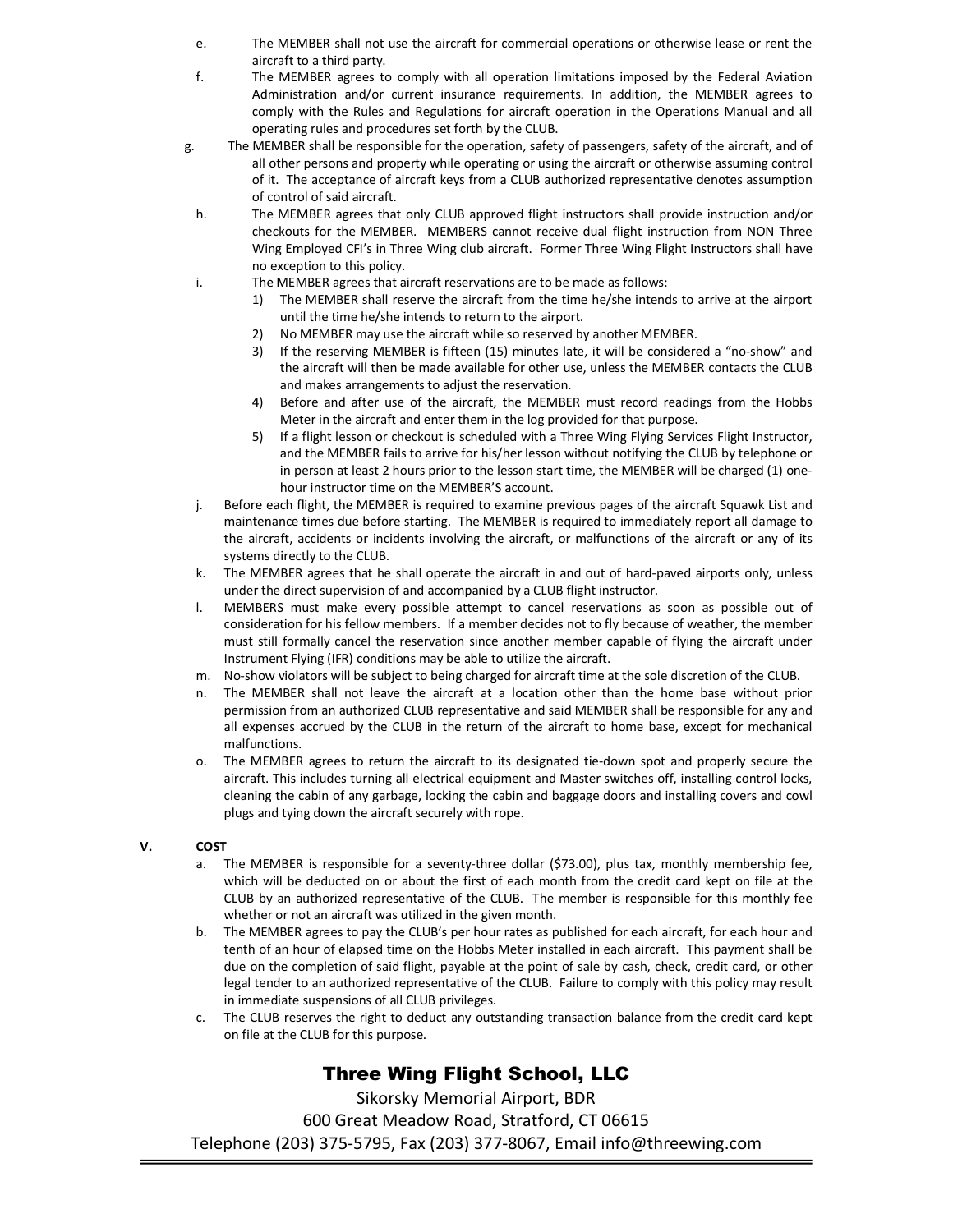#### **VI. LEGALITIES**

- a. The MEMBER agrees to indemnify and hold harmless the CLUB against any loss, liability, or damage to persons or property in excess of the amount of insurance coverage while the MEMBER is in custody or control of the aircraft. The MEMBER waives any claim that said MEMBER has or may have against the CLUB with respect to any loss, liability, or damage to said MEMBER, his property, or his person.
- b. The MEMBER will pay promptly when billed by the CLUB for any damage caused to the aircraft while the MEMBER is in custody or control of the aircraft, or damage caused otherwise by the negligence of the member, the amount of which is not covered by the CLUB's insurance.
- c. This agreement shall be constructed in accordance with the laws of the State of Connecticut.
- d. This agreement may not be transferred, assigned, sold, or otherwise negotiated without the written consent of the CLUB.
- e. CLUB reserves the right to increase the hourly rate for aircraft due to unforeseen circumstances such as inflation, increased insurance rates, etc.
- f. Any MEMBER wishing to terminate this agreement, may do so by either the following:
	- 1) By assigning his interest to any person acceptable to the CLUB. Any such assignee shall therefore become jointly liable for all obligations of the MEMBER but the MEMBER shall continue to be liable for the term of his agreement.
	- 2) By forfeiting his lease term fee and paying the balance due on the monthly dues charge, for the remainder of the term of this agreement.
- g. Any MEMBER wishing to travel beyond the boundaries of the Continental United States of America with a CLUB aircraft must obtain written permission from the owner of the aircraft and an authorized representative of the CLUB prior to departure.
- h. The MEMBER agrees that all expenses incurred by the CLUB for collection of any sums under this agreement, including attorney's fees, court costs, sheriff fees, interest, etc., may be added to any sum hereunder, to be paid as part thereof.
- i. Minimum daily aircraft usage will be set by the CLUB and may be changed by the CLUB at any time. Current daily usage minimums are listed in Attachment D.
- j. This contract constitutes the entire agreement between the CLUB and the MEMBER. Amendments may be made only in writing and signed by the MEMBER and an authorized representative of the CLUB.
- k. The MEMBER hereby acknowledges receipt of a complete copy of this agreement.

#### **VI. RENEWAL**

a. This agreement will be automatically renewed subject to payment of the membership fees when due but only at the sole option of the CLUB. The agreement can be revised, and terms are subject to change at any time without notice under the sole option of the CLUB.

#### **VII. OPTIONS & ATTACHMENTS**

- a. See Credit Card Addendum
- b. Attach copy of valid Driver's License, Pilot Certificate, and current Medical Certificate.
- c. See additional attached sheet(s), if any.

Agreed to on this, the \_\_\_\_\_\_\_\_ day of \_\_\_\_\_\_\_\_\_\_\_\_\_\_\_\_\_\_\_\_\_\_, by the following undersigned:

**Three Wing Flight School, LLC EMPLOYEE MEMBER**

(*Signature*)(*Signature*)

| l Sir<br>. . |  |
|--------------|--|

 $Name/Title$ 

(Print)

#### Three Wing Flight School, LLC